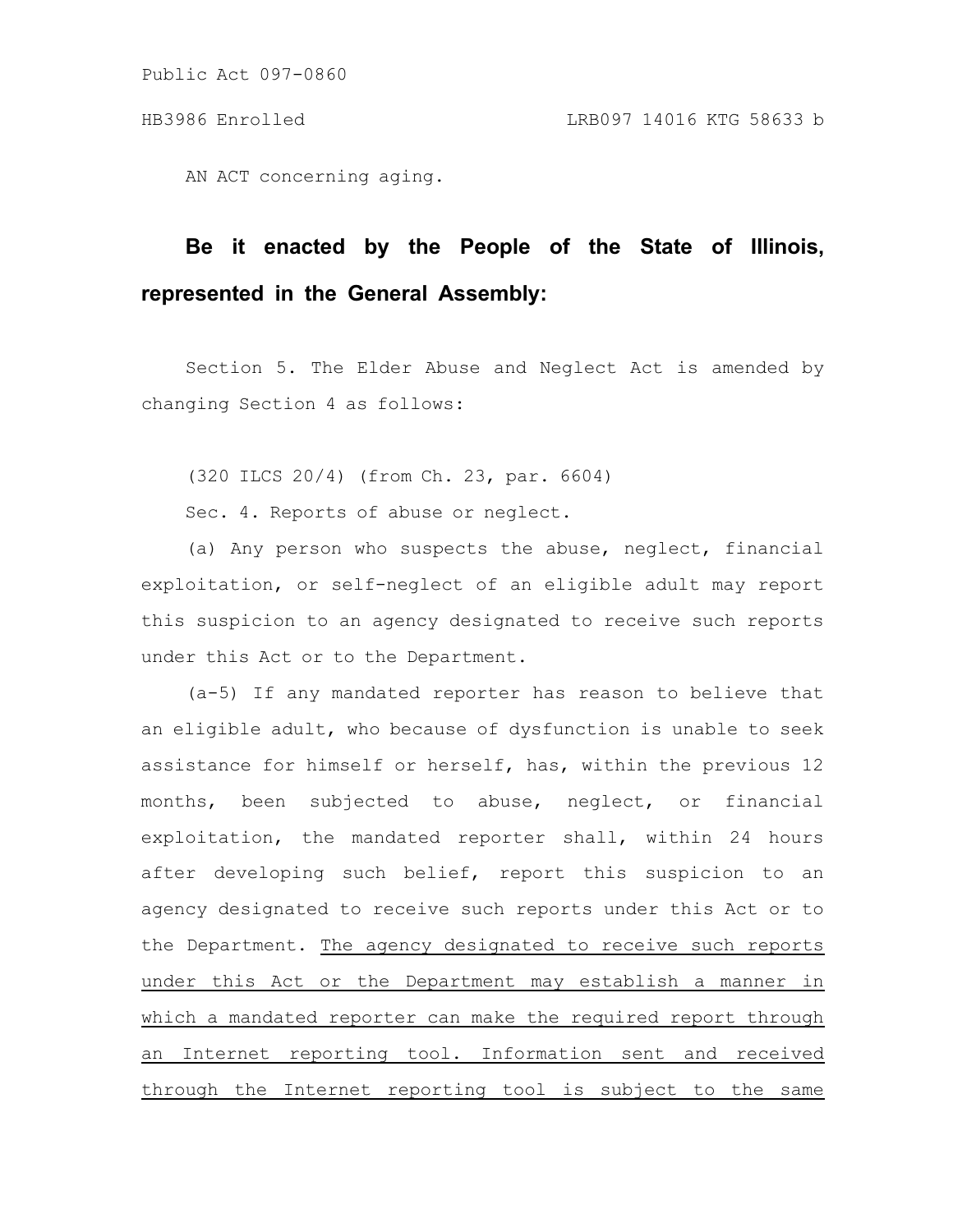rules in this Act as other types of confidential reporting established by the designated agency or the Department. Whenever a mandated reporter is required to report under this Act in his or her capacity as a member of the staff of a medical or other public or private institution, facility, board and care home, or agency, he or she shall make a report to an agency designated to receive such reports under this Act or to the Department in accordance with the provisions of this Act and may also notify the person in charge of the institution, facility, board and care home, or agency or his or her designated agent that the report has been made. Under no circumstances shall any person in charge of such institution, facility, board and care home, or agency, or his or her designated agent to whom the notification has been made, exercise any control, restraint, modification, or other change in the report or the forwarding of the report to an agency designated to receive such reports under this Act or to the Department. The privileged quality of communication between any professional person required to report and his or her patient or client shall not apply to situations involving abused, neglected, or financially exploited eligible adults and shall not constitute grounds for failure to report as required by this Act.

(a-7) A person making a report under this Act in the belief that it is in the alleged victim's best interest shall be immune from criminal or civil liability or professional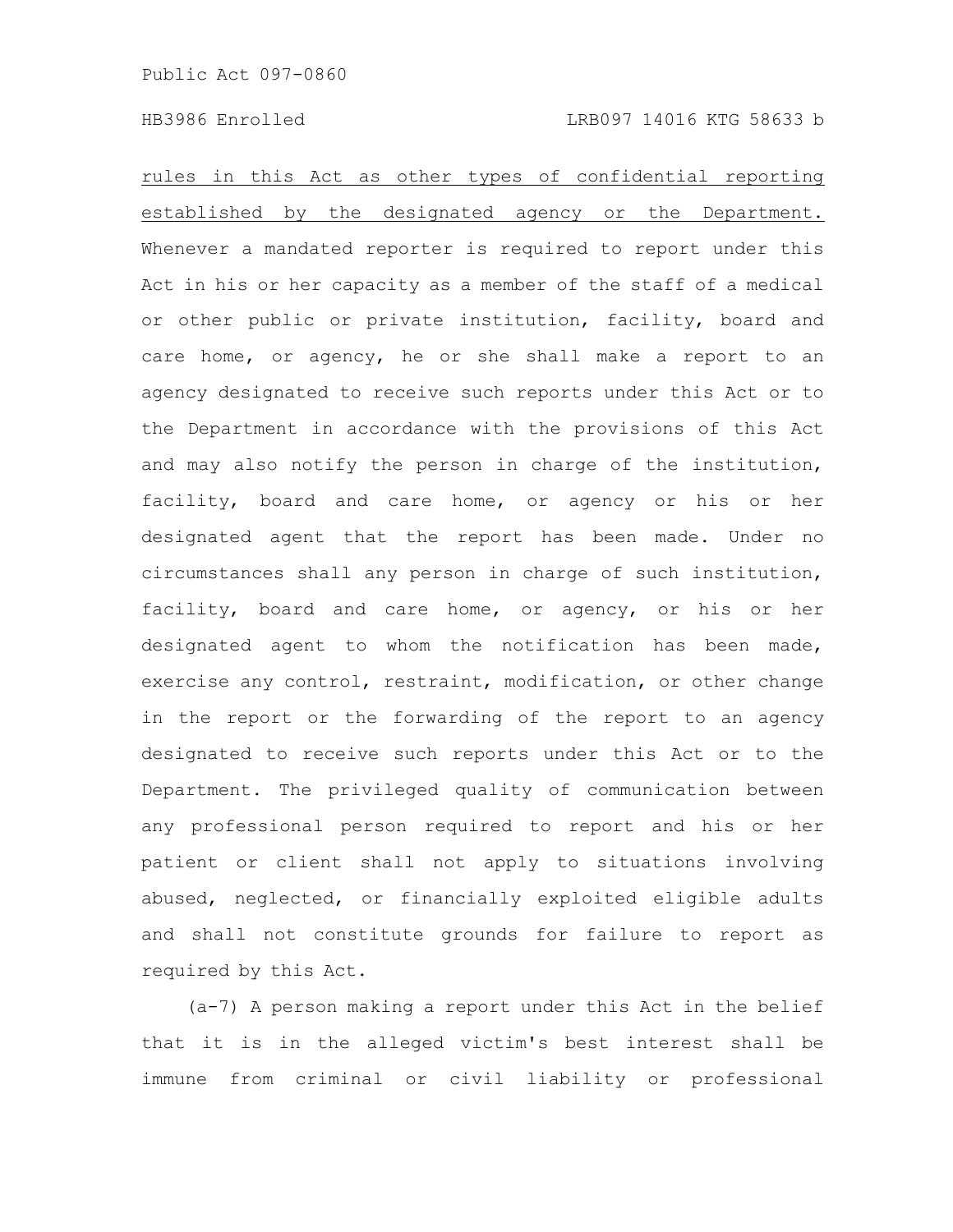disciplinary action on account of making the report, notwithstanding any requirements concerning the confidentiality of information with respect to such eligible adult which might otherwise be applicable.

(a-9) Law enforcement officers shall continue to report incidents of alleged abuse pursuant to the Illinois Domestic Violence Act of 1986, notwithstanding any requirements under this Act.

(b) Any person, institution or agency participating in the making of a report, providing information or records related to a report, assessment, or services, or participating in the investigation of a report under this Act in good faith, or taking photographs or x-rays as a result of an authorized assessment, shall have immunity from any civil, criminal or other liability in any civil, criminal or other proceeding brought in consequence of making such report or assessment or on account of submitting or otherwise disclosing such photographs or x-rays to any agency designated to receive reports of alleged or suspected abuse or neglect. Any person, institution or agency authorized by the Department to provide assessment, intervention, or administrative services under this Act shall, in the good faith performance of those services, have immunity from any civil, criminal or other liability in any civil, criminal, or other proceeding brought as a consequence of the performance of those services. For the purposes of any civil, criminal, or other proceeding, the good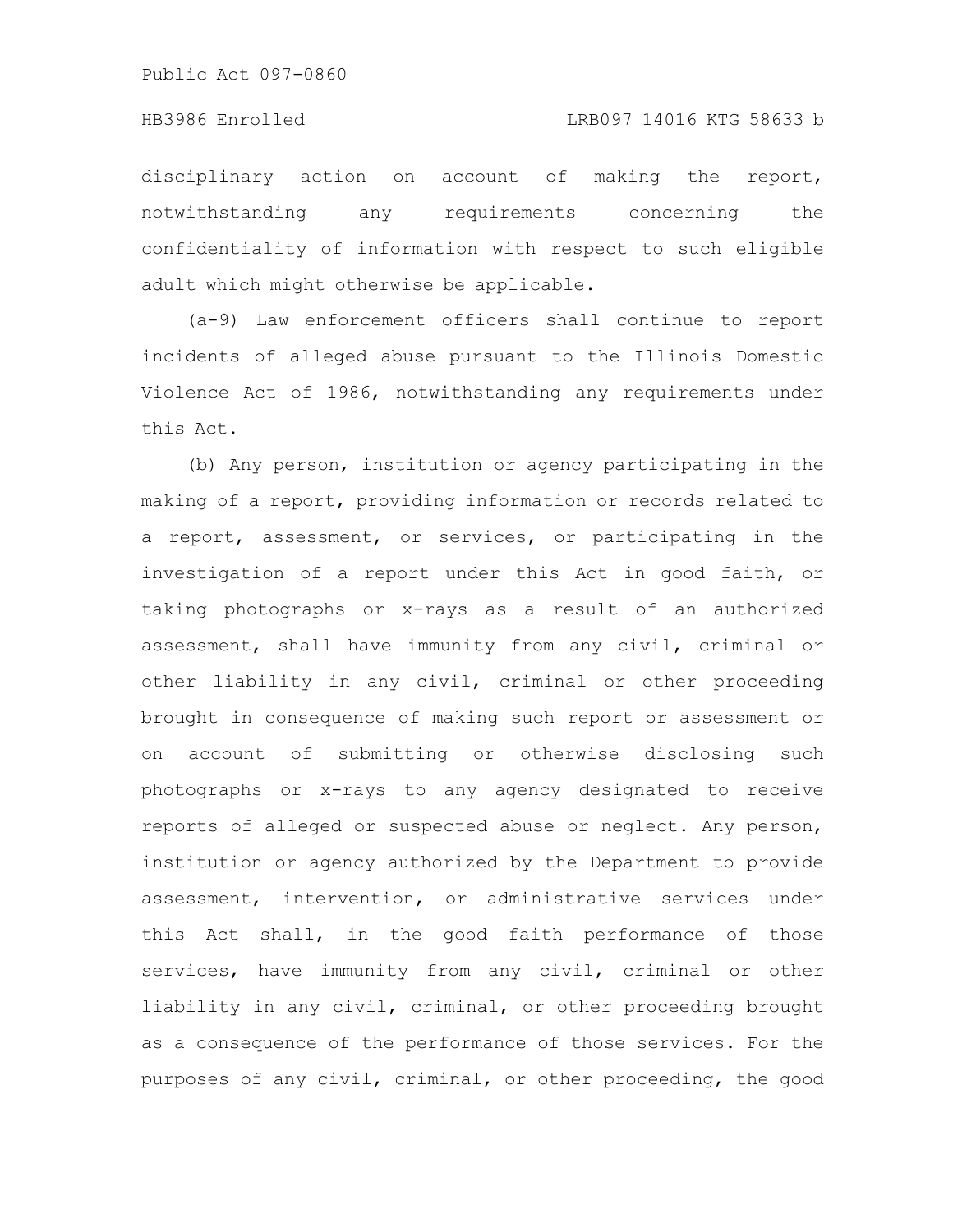faith of any person required to report, permitted to report, or participating in an investigation of a report of alleged or suspected abuse, neglect, financial exploitation, or self-neglect shall be presumed.

(c) The identity of a person making a report of alleged or suspected abuse, neglect, financial exploitation, or self-neglect under this Act may be disclosed by the Department or other agency provided for in this Act only with such person's written consent or by court order.

(d) The Department shall by rule establish a system for filing and compiling reports made under this Act.

(e) Any physician who willfully fails to report as required by this Act shall be referred to the Illinois State Medical Disciplinary Board for action in accordance with subdivision (A)(22) of Section 22 of the Medical Practice Act of 1987. Any dentist or dental hygienist who willfully fails to report as required by this Act shall be referred to the Department of Professional Regulation for action in accordance with paragraph 19 of Section 23 of the Illinois Dental Practice Act. Any optometrist who willfully fails to report as required by this Act shall be referred to the Department of Financial and Professional Regulation for action in accordance with paragraph (15) of subsection (a) of Section 24 of the Illinois Optometric Practice Act of 1987. Any other mandated reporter required by this Act to report suspected abuse, neglect, or financial exploitation who willfully fails to report the same